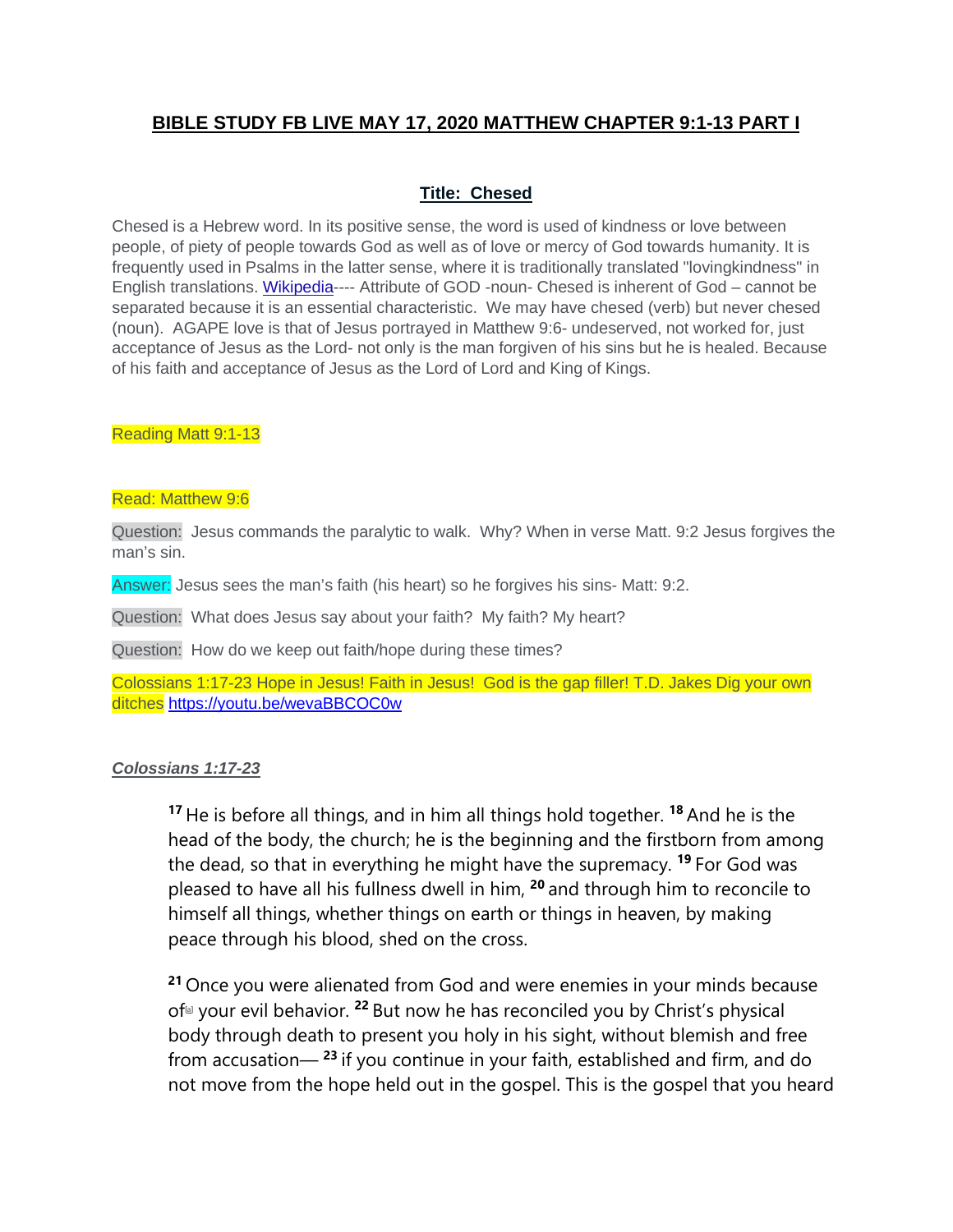and that has been proclaimed to every creature under heaven, and of which I, Paul, have become a servant.

Jesus is the good news, Jesus is hope, Jesus has mercy towards us, God is - Luke 19:10-<sup>10</sup> For the Son of Man came to seek and to save the lost."

# **PUT YOUR FAITH IN GOD**

Matthew 9:4- Jesus is calling out the evil thoughts in the hearts of the Pharisees and teachers of the law.

Question: Why do you think the Pharisees/ teachers of the law had evil thoughts?

Answer: I think it is because we think we must be recognized, acknowledged, and considered for people to be saved. But God id the head of the church – not us-

# *Colossians 1:18*

18 And he is the head of the body, the church; he is the beginning and the firstborn from among the dead, so that in everything he might have the supremacy

*As Christians we MUST not practice and play religion we MUST Praise and Proclaim Jesus! Which is our reasonable act of worship Romans 12:1*

# *NIV Romans 12:1*

Therefore, I urge you, brothers and sisters, in view of God's mercy, **to offer your bodies** as a **living sacrifice, holy and pleasing to God**--this is *your true and proper worship*.

Definition of holy: Set apart- above all

([https://www.patheos.com/blogs/christiancrier/2014/05/24/what-does-the-word-holy-mean-bible](https://www.patheos.com/blogs/christiancrier/2014/05/24/what-does-the-word-holy-mean-bible-definition-of-holy/)[definition-of-holy/\)](https://www.patheos.com/blogs/christiancrier/2014/05/24/what-does-the-word-holy-mean-bible-definition-of-holy/)

## *Isaiah 6:1-4*

"In the year that King Uzziah died I saw the Lord sitting upon a throne, high and lifted up; and the train of his robe filled the temple. Above him stood the seraphim. Each had six wings: with two he covered his face, and with two he covered his feet, and with two he flew. And one called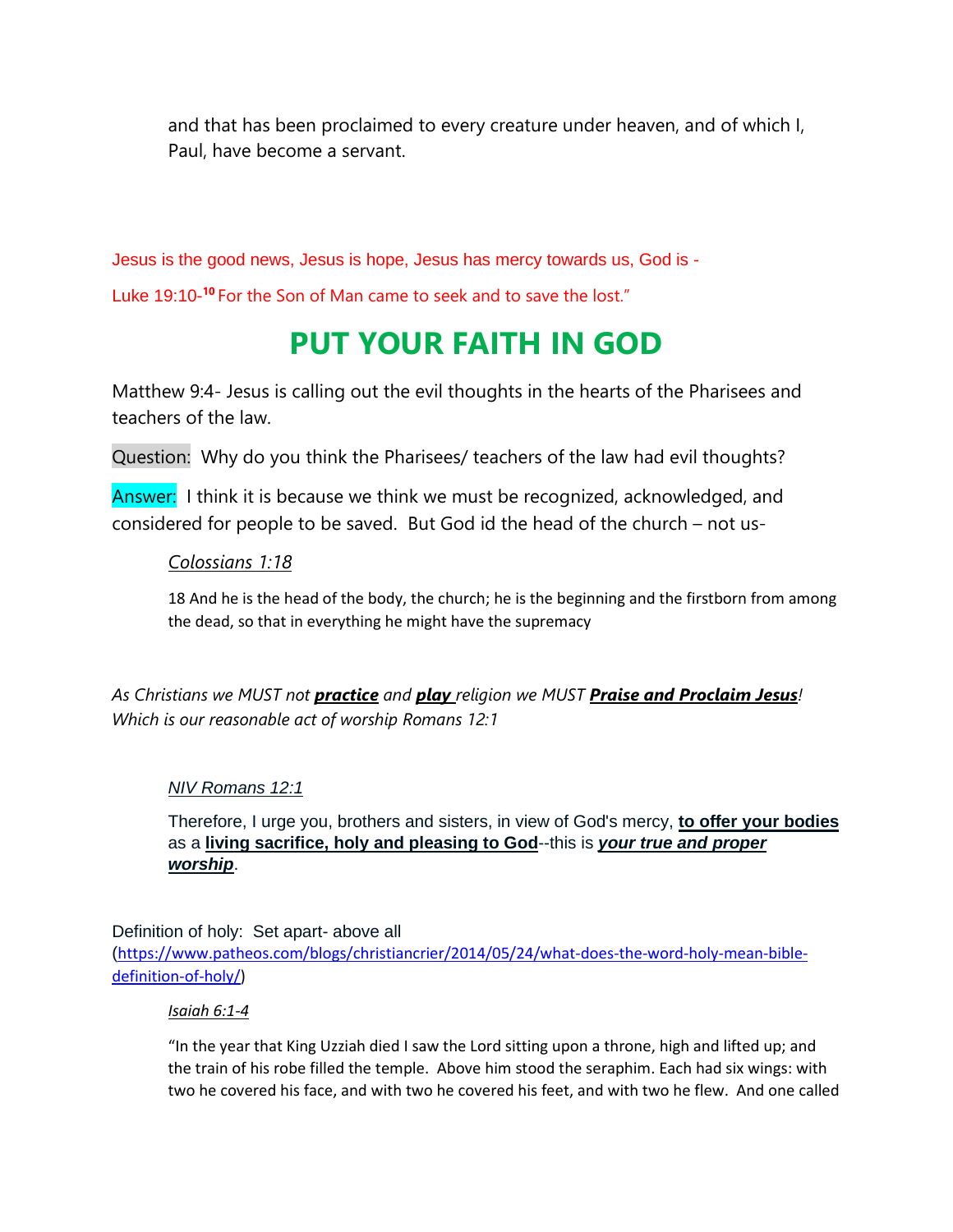to another and said: "Holy, holy, holy is the Lord of hosts; the whole earth is full of his glory!" And the foundations of the thresholds shook at the voice of him who called, and the house was filled with smoke."

Set apart- fasting, time with God, prayer, Bible study- Matthew 9:14

#### *Matthew 9:12-13*

**<sup>12</sup>** On hearing this, Jesus said, "It is not the healthy who need a doctor, but the sick. **<sup>13</sup>** But go and learn what this means: 'I desire mercy, not sacrifice.'<sup>[a]</sup> For I have not come to call the righteous, but sinners."

#### *Hosea 6:6*

For I desire mercy, not sacrifice, and acknowledgment of God rather than burnt offerings.

# **JESUS BECOMES THE SOURCE OF MERCY**

In Hosea 6:6 Yahweh (God) is becoming frustrating with people of Israel for not having acknowledgement of God through mercy (acceptance and heart change) rather than sacrifice (religious acts). We must have mercy towards one another, love and not be ridged and inhumane as the Pharisees. We must be devoted to helping and loving one another. Jesus becomes the savior (John 3:16) for the marginalized!

# *Are you a Pharisees in your home or are you like Jesus?*

Jesus came to seek and save the lost, the broken-hearted, the sinner, the people in pain NOT just the well to do.

#### *Matthew: 9:12*

**<sup>12</sup>** On hearing this, Jesus said, "It is not the healthy who need a doctor, but the sick.

Notice how Jesus responds to the Pharisees (naysayers) he responds with facts not opinions, not with projections of unresolved fears- he responds with facts- Sick need a doctor not the well.

Question: Did Jesus come to save the naysayers too?

Answer: Yes! Jesus came for all sinners- and naysayers too!

To sacrifice, without repentance does NOT lead to salvation- it leads to a form of godliness, but it denies the power of God.

#### *II Timothy 3:5*